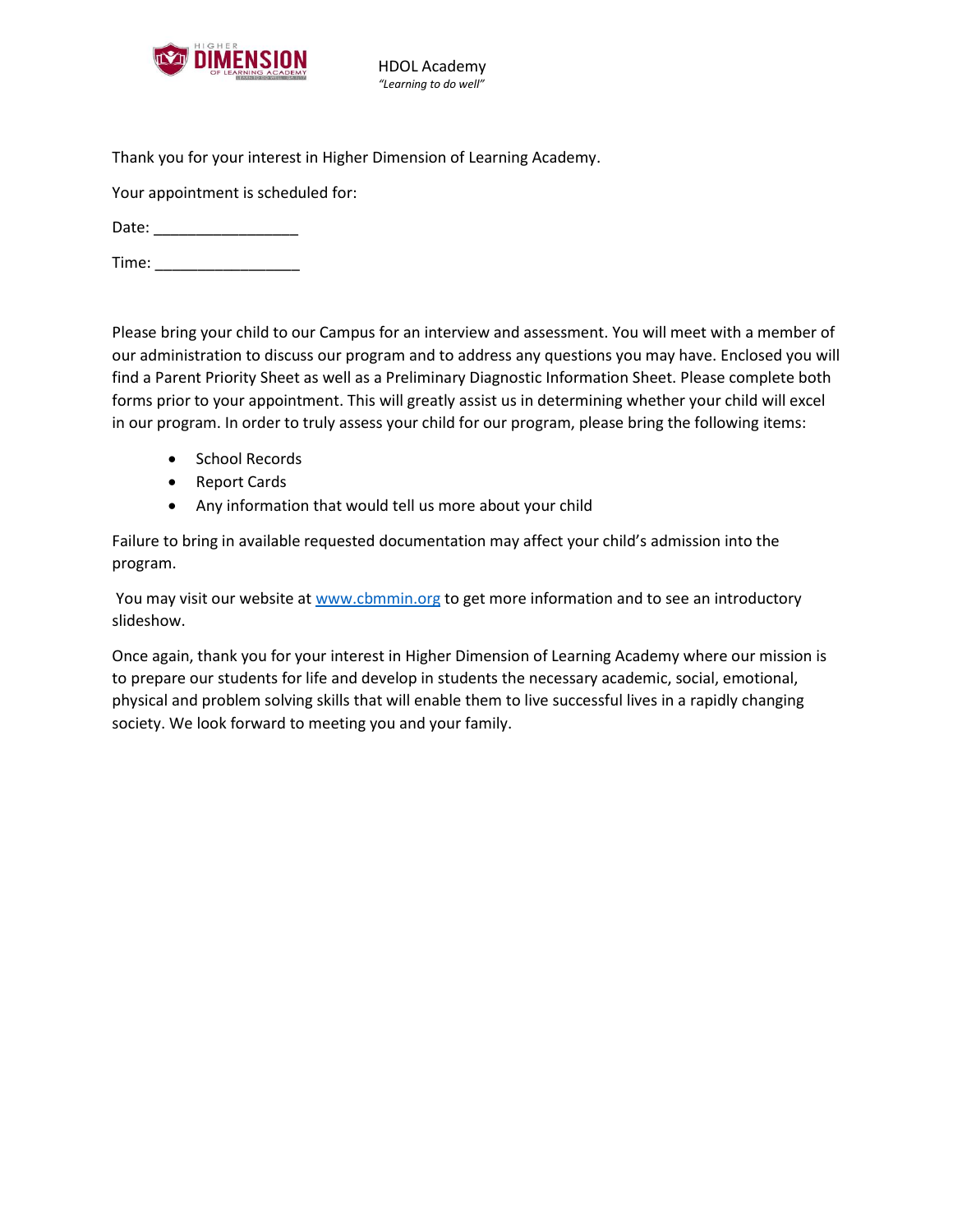

| Preliminary Information - Section 1 (Please complete fields below -       |
|---------------------------------------------------------------------------|
| enter $N/A$ for all required fields that do not apply to or that you want |
| to leave blank)                                                           |
|                                                                           |

| Child's Name                     |
|----------------------------------|
|                                  |
|                                  |
| Email: Father's Business Address |
|                                  |
|                                  |
|                                  |
|                                  |

| <b>Marital Status of Parents</b><br>(Check appropriate box) | <b>Married</b> | Separated | <b>Divorced</b> | Widowed | Single |
|-------------------------------------------------------------|----------------|-----------|-----------------|---------|--------|
| Date:                                                       |                |           |                 |         |        |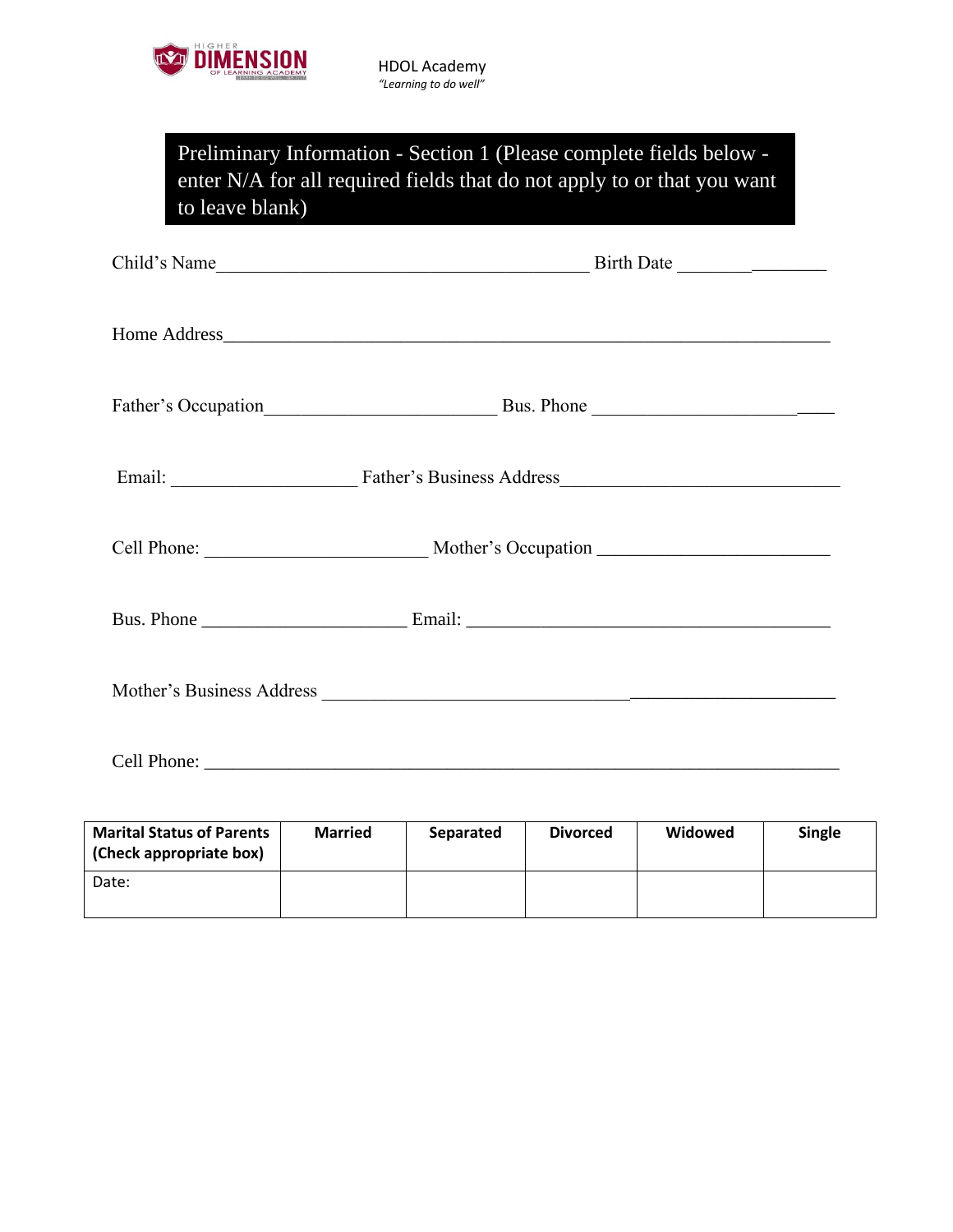

## **Preliminary Information**

Where did you find HDOL Academy / Who referred you?

- o On line Search Engine
- o FDOE Website McKay, Step Up, Gardiner
- o Drove by / saw advertisement
- o Word of mouth
- $\circ$  Other  $\Box$

Why are you looking for a new school?

- o Not happy with current school.
- o Moving.
- o Want a different environment.

What qualities are MOST important for you in a school (Rank in order by placing numbers 1 to 6 in box)

1 Being the most important, 6 being not as important. If Safety is your most important factor in choosing a school, put a 1 next to safety. If safety is your least important factor put a 6 next to safety

| <b>Safety</b>              |
|----------------------------|
| Cleanliness                |
| Academics                  |
| Social Life                |
| Structure                  |
| <b>Enjoyment of School</b> |

Name of Current School: **Washington** 

Current Grade: \_\_\_\_\_\_\_\_\_\_\_\_\_\_\_\_\_\_\_\_\_\_\_\_\_\_\_\_\_\_\_\_\_\_\_\_\_\_\_\_\_

| Name of Previous School: |  |
|--------------------------|--|
|                          |  |

| <b>Grades Attended:</b> |  |
|-------------------------|--|
|                         |  |